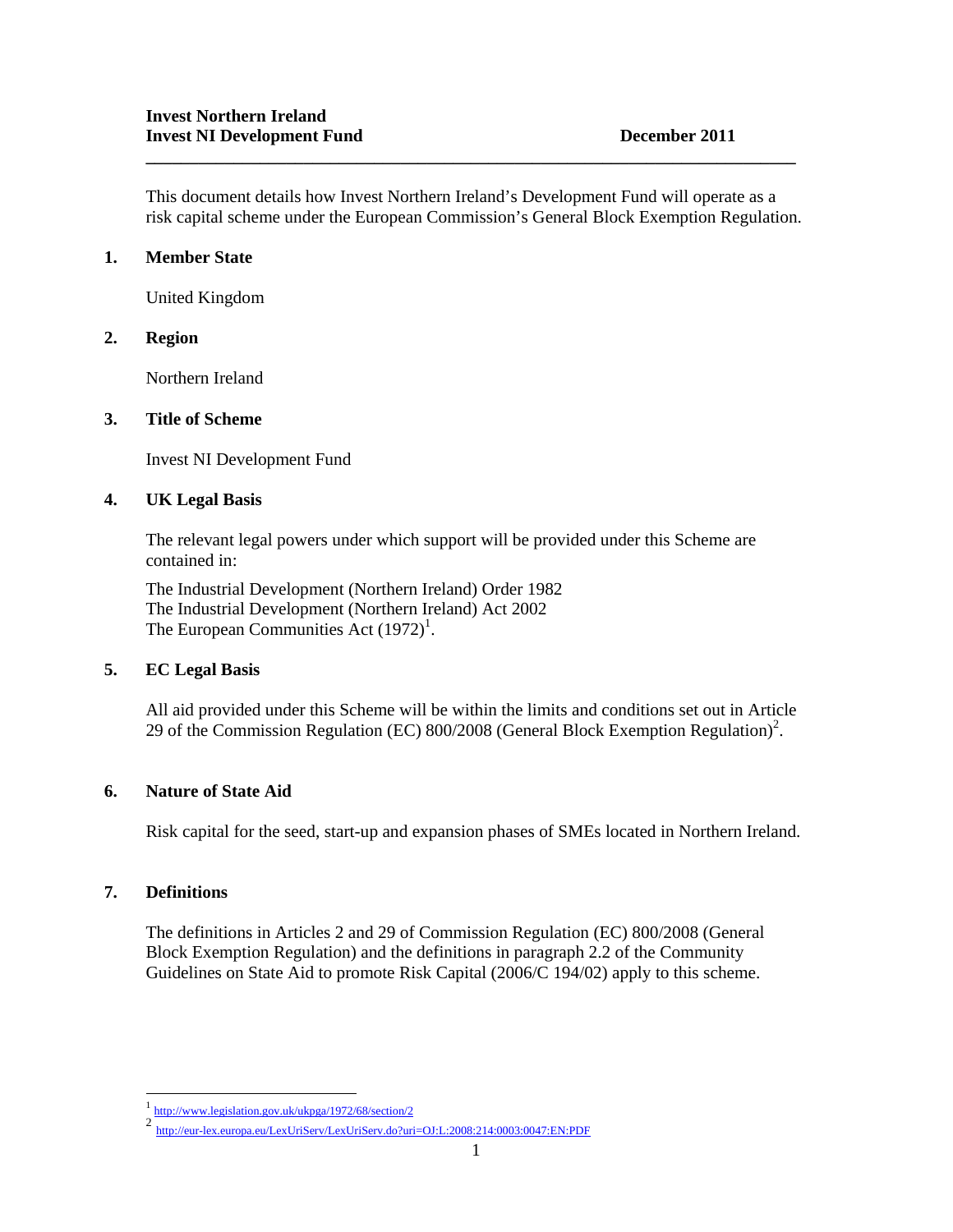# **8. Objective of the Scheme**

 The objective of the scheme is to address the lack of seed, start-up and expansion risk capital funding for SME companies located in Northern Ireland (an assisted area), which have high growth potential but which find it difficult to access capital markets.

|                       | <b>Public Sector</b>      | <b>Private Sector</b>     | <b>Total</b>              |
|-----------------------|---------------------------|---------------------------|---------------------------|
| <b>Financial Year</b> | $\mathbf{f}_{\mathbf{m}}$ | $\mathbf{f}_{\mathbf{m}}$ | $\mathbf{f}_{\mathbf{m}}$ |
| 2011/12               |                           | $\overline{c}$            | 3                         |
| 2012/13               | 1.5                       | 3                         | 4.5                       |
| 2013/14               | 1.5                       | 3                         | 4.5                       |
| 2014/15               | 1.5                       | 3                         | 4.5                       |
| 2015/16               | 1.5                       | 3                         | 4.5                       |
| 2016/17               |                           | $\overline{2}$            | 3                         |
| 2017/18               |                           | $\overline{2}$            | 3                         |
| 2018/19               | 0.5                       |                           | 1.5                       |
| 2019/20               | 0.5                       |                           | 1.5                       |
| 2020/21               | 0                         | 0                         |                           |
| 2021/22               |                           | 0                         |                           |
| Total                 | 10.0                      | 20.0                      | 30.0                      |
|                       |                           |                           |                           |

### **9. Estimated Annual Scheme Expenditure**

In the event that £20m private sector funding cannot be raised by the Fund Manager within 9 months of the tender being awarded, up to a further £5m may be made available from the public sector to allow the £30m fund to close.

### **10. Maximum Aid Intensity**

The Development Fund may provide investment tranches not exceeding €1.5 million (approx £1.3 million) per target SME over each period of 12 months.

### **11. Target Date of Implementation**

January 2012

### **12. Government body authorised to implement the scheme**

The Government Body authorised to implement the scheme is Invest Northern Ireland.

In accordance with the requirements of Article 29 (2) and (8) the fund will be managed on a commercial basis, by an experienced, commercial Fund Manager.

#### **13. Scope of Scheme**

The Fund will be open to SME companies located in Northern Ireland which are in the early stage or expansion phase, which are focussed on technology and knowledge based industries and which can demonstrate high growth potential.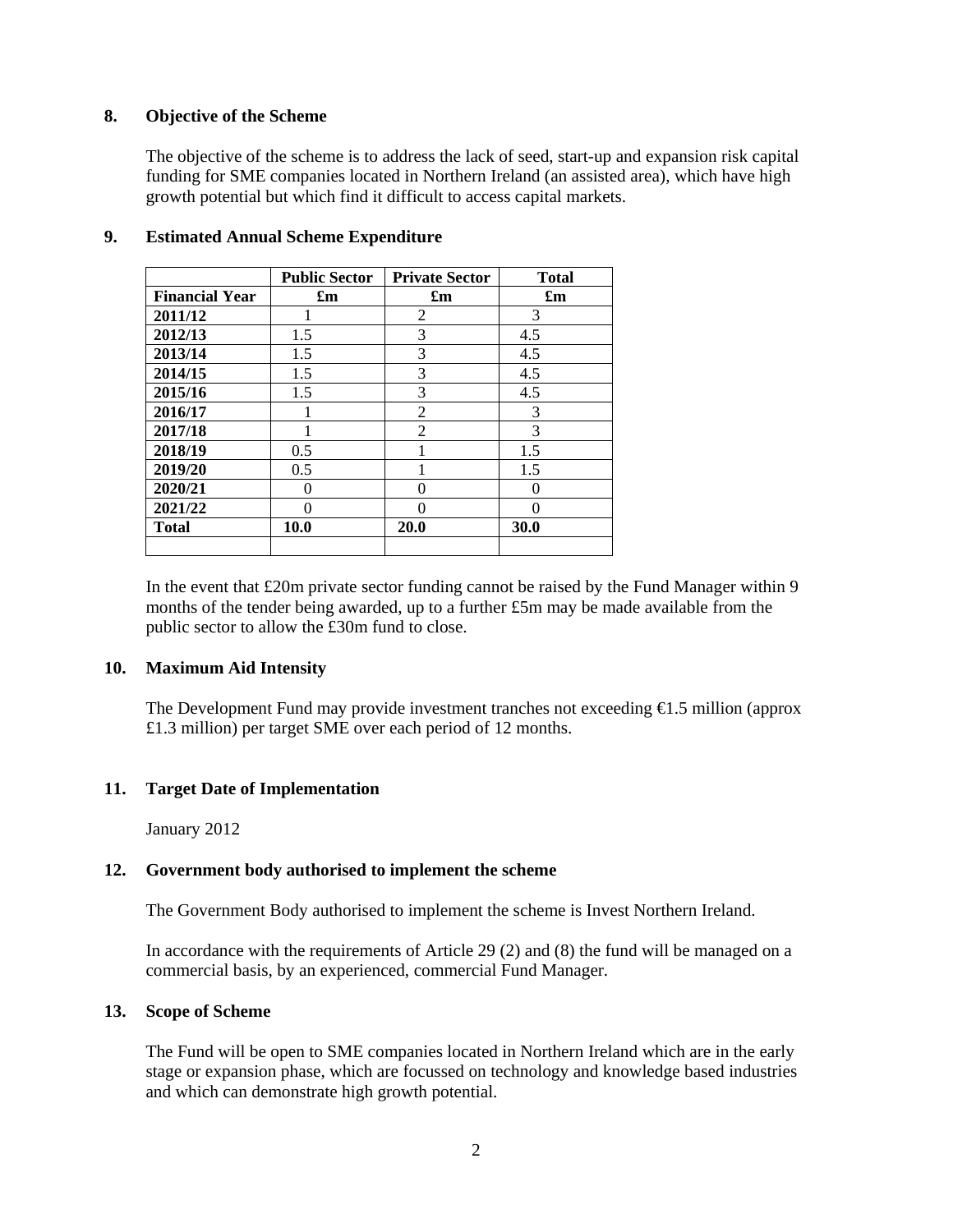As required in recitals (8) to (16) of the General Block Exemption Regulation (GBER), the Development Fund:

- will not result in export aid or aid favouring domestic over imported products. The Development Fund will not be used to finance the establishment and operation of a distribution network in other countries. However, as permitted in the GBER, investment tranches from the Development Fund Aid may be used towards the cost of participating in trade fairs, or of studies or consultancy services needed for the launch of a new or existing product on a new market;
- will not exclude any sectors. It is noted that the GBER specifically allows risk capital in the fisheries and aquaculture sector;
- recognises that special rules apply to the agricultural sector and will only allow investment tranches to be made to the extent that aid are not covered by Commission Regulation (EC) No 1857/2006 of 15 December 2006 on the application of Articles 87 and 88 of the Treaty to State aid to small and medium-sized enterprises active in the production of agricultural products and amending Regulation (EC) No 70/2001;
- recognises that certain conditions apply to projects involving the processing and marketing of agricultural products, as detailed in recital (12) of the GBER;
- will not provide any aid to the coal sector;
- will not provide any aid to the steel and shipbuilding sectors;
- will not provide aid to any SME undertakings in difficulty as defined by the simplified definition outlined in recital (15) of the GBER;
- will not provide any aid to an undertaking that is the subject of an outstanding recovery order following a previous Commission decision declaring an aid illegal and incompatible with the common market; and
- aid contingent upon the use of domestic over imported goods.

### **14. Duration of Fund**

Aid under this scheme may be granted until 10 years from the appointment of the Fund Manager, with the option to extend the period of the limited partnership agreement for a further two years to allow for realising investments.

### **15. Form of Aid**

All aid awarded under this Scheme will be risk capital and will adhere to the conditions set out in Article 29 of the General Block Exemption Regulation. Aid will be awarded by way of investment in the SME in the form of equity or quasi-equity, including, but not limited to shares, debentures, loan stock or other securities.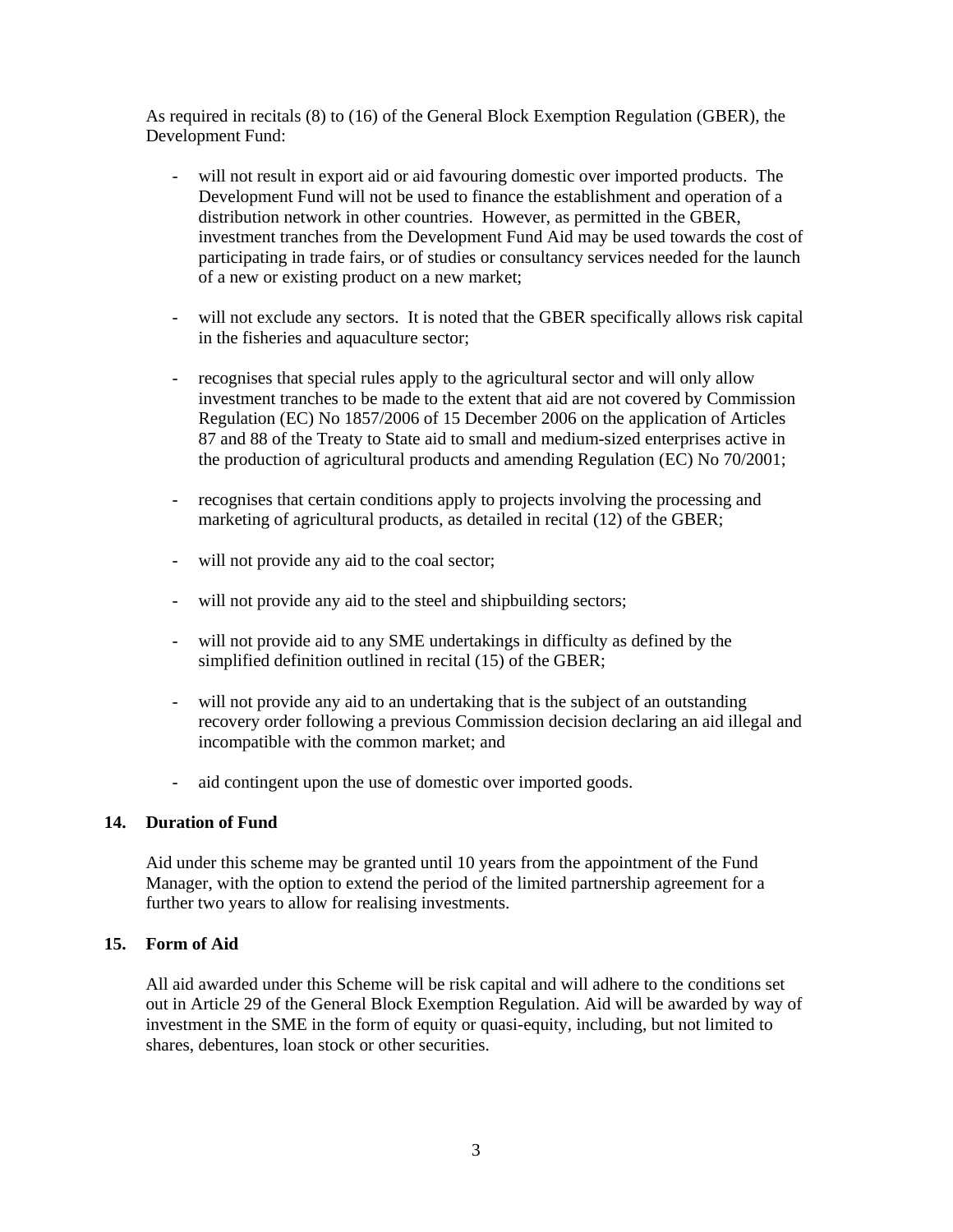# **16. Eligible Activities**

 The Development Fund may provide risk capital aid for all activities, with the exceptions of those listed at point 13, but will be primarily focussed on technology and knowledge based industries.

# **17. Incentive Effects**

Aid in the form of risk capital in favour of SMEs that meets the conditions laid down in the GBER, notably with respect to the size of the investment tranches per target enterprise, the degree of involvement of private investors, the size of the company and the business stage financed, ensures that the risk capital measure will have an incentive effect.

 The investee company and the fund manager must demonstrate that the investment has the potential to result in improved economic benefit.

### **18. Cumulation**

The Development Fund will respect the cumulation conditions detailed in Article 7 of the GBER and, in particular, the condition at Article  $7(5)(a)$  that where a target undertaking has received capital under a risk capital measure under Article 29 of the GBER and subsequently applies, during the first three years after the first risk capital investment, for aid within the scope of the GBER (e.g. Selective Financial Assistance or Business Improvement Through Training), the relevant aid thresholds or maximum eligible amounts under GBER shall be reduced by 20 % because the target undertakings are located in an assisted area (i.e. Northern Ireland). In such cases the reduction shall not exceed the total amount of risk capital received. The reduction shall not apply to aid for research, development and innovation exempted under Articles 31 to 37 of the GBER.

### **19. Participation**

The Development Fund is open to companies which are in the early stage or expansion phase and which are focussed on technology and knowledge based industries. It will invest in companies from across NI which can demonstrate high growth potential.

 The Fund will be established under a limited partnership agreement which is the legal binding agreement which sets out the rights and responsibilities of the limited partners and the General partner (representing the fund manager). It also contains the Investment policy to which the manager must adhere. The private and public sector investors, through the partnership vehicle will pay management and establishment fees and will invest in SMEs.

 The Manager will invest in companies which can demonstrate unique features, early sales or customer traction, experienced management, a scalable business model and growth prospects.

The Fund cannot invest in:

- tranches of finance whether wholly or partly financed through State aid, exceeding €1.5m per target SME over each period of 12 months;
- more than 32 deals in 20 companies;
- companies funded by the manager in other funds run by the manager;
- sectors excluded from aid under the GBER; or
- companies which are not substantially based in NI.